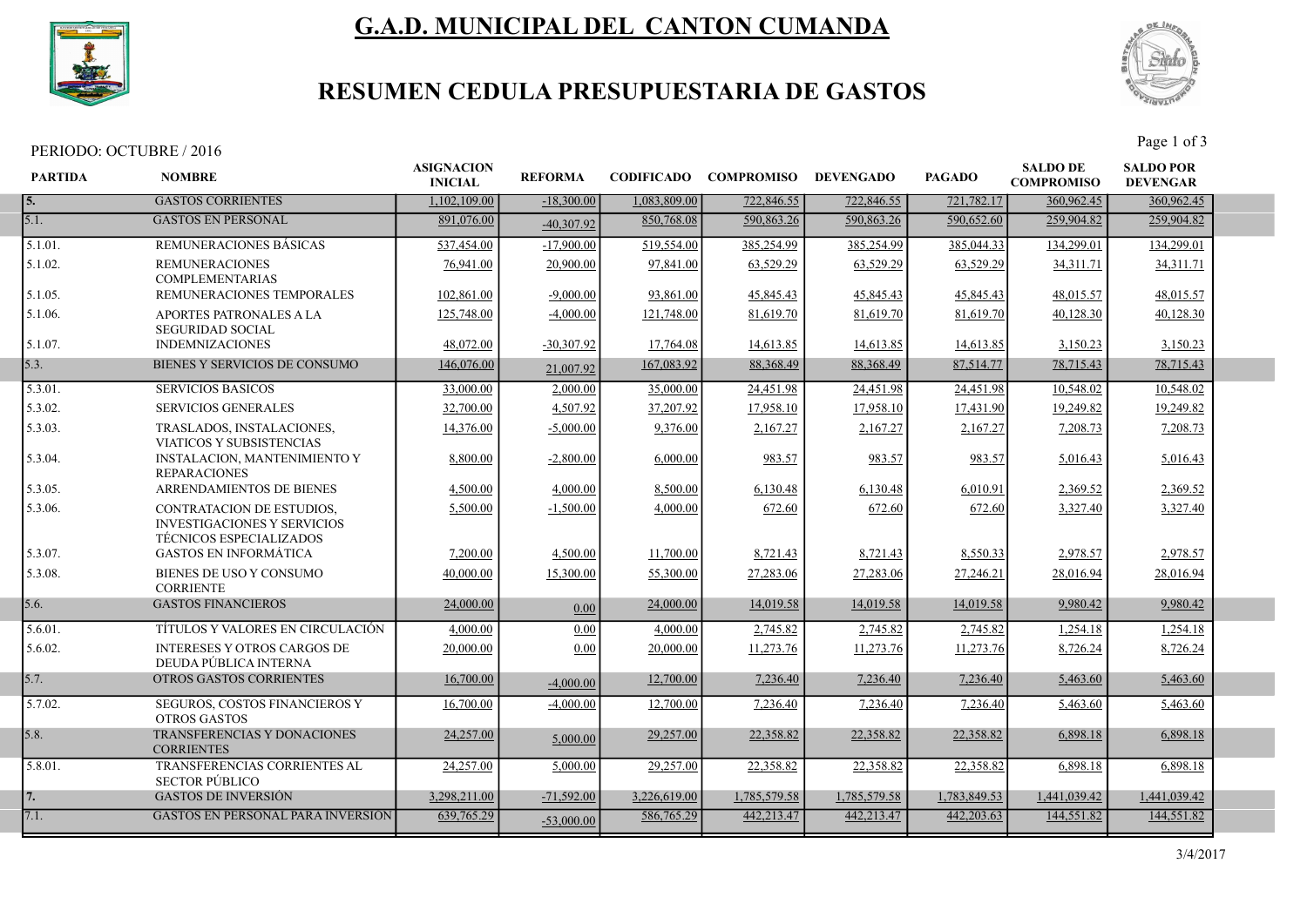

# G.A.D. MUNICIPAL DEL CANTON CUMANDA



## RESUMEN CEDULA PRESUPUESTARIA DE GASTOS

PERIODO: OCTUBRE / 2016<br>Page 2 of 3

| <b>PARTIDA</b> | <b>NOMBRE</b>                                                 | <b>ASIGNACION</b><br><b>INICIAL</b> | <b>REFORMA</b> |              | <b>CODIFICADO COMPROMISO</b> | <b>DEVENGADO</b> | <b>PAGADO</b> | <b>SALDO DE</b><br><b>COMPROMISO</b> | <b>SALDO POR</b><br><b>DEVENGAR</b> |  |
|----------------|---------------------------------------------------------------|-------------------------------------|----------------|--------------|------------------------------|------------------|---------------|--------------------------------------|-------------------------------------|--|
| 7.1.01.        | REMUNERACIONES BASICAS                                        | 320,905.69                          | $-14,000.00$   | 306,905.69   | 241,709.80                   | 241,709.80       | 241,699.96    | 65,195.89                            | 65,195.89                           |  |
| 7.1.02.        | <b>REMUNERACIONES</b><br><b>COMPLEMENTARIAS</b>               | 58,622.00                           | 21,000.00      | 79,622.00    | 55,139.29                    | 55,139.29        | 55,139.29     | 24,482.71                            | 24,482.71                           |  |
| 7.1.05.        | REMUNERACIONES TEMPORALES                                     | 107,902.00                          | $-4,500.00$    | 103,402.00   | 82,380.69                    | 82,380.69        | 82,380.69     | 21,021.31                            | 21,021.31                           |  |
| 7.1.06.        | APORTES PATRONALES A LA<br><b>SEGURIDAD SOCIAL</b>            | 100,698.00                          | $-7,500.00$    | 93,198.00    | 61,606.83                    | 61,606.83        | 61,606.83     | 31,591.17                            | 31,591.17                           |  |
| 7.1.07.        | <b>INDEMNIZACIONES</b>                                        | 51,637.60                           | $-48,000.00$   | 3,637.60     | 1,376.86                     | 1,376.86         | 1,376.86      | 2,260.74                             | 2,260.74                            |  |
| 7.3.           | BIENES Y SERVICIOS PARA INVERSIÓN                             | 697,085.90                          | 162,693.70     | 859,779.60   | 461,233.99                   | 461,233.99       | 459,513.80    | 398,545.61                           | 398,545.61                          |  |
| 7.3.02.        | <b>SERVICIOS GENERALES</b>                                    | 72,000.00                           | $-11,149.34$   | 60,850.66    | 41,209.12                    | 41,209.12        | 41,161.92     | 19,641.54                            | 19,641.54                           |  |
| 7.3.03.        | TRASLADOS, INSTALACIONES<br>,VIÁTICOS Y SUBSISTENCIAS         | 13,984.00                           | $-4,992.00$    | 8,992.00     | 1,276.50                     | 1,276.50         | 1,276.50      | 7,715.50                             | 7,715.50                            |  |
| 7.3.04.        | INSTALACIONES, MANTENIMIENTOS Y<br><b>REPARACIONES</b>        | 63,800.00                           | 7,200.00       | 71,000.00    | 33,319.23                    | 33,319.23        | 32,946.94     | 37,680.77                            | 37,680.77                           |  |
| 7.3.05.        | ARRENDAMIENTO DE BIENES                                       | 32,000.00                           | $-5,000.00$    | 27,000.00    | 17,790.28                    | 17,790.28        | 17,790.28     | 9,209.72                             | 9,209.72                            |  |
| 7.3.06.        | <b>CONTRATACIONES DE ESTUDIOS E</b><br><b>INVESTIGACIONES</b> | 32,900.00                           | 36,000.00      | 68,900.00    | 13,897.05                    | 13,897.05        | 13,600.41     | 55,002.95                            | 55,002.95                           |  |
| 7.3.07.        | <b>GASTOS EN INFORMÁTICA</b>                                  | 4,500.00                            | $-1,200.00$    | 3,300.00     | 181.26                       | 181.26           | 181.26        | 3,118.74                             | 3,118.74                            |  |
| 7.3.08.        | BIENES DE USO Y CONSUMO DE<br><b>INVERSIÓN</b>                | 477,901.90                          | 141,835.04     | 619,736.94   | 353,560.55                   | 353,560.55       | 352,556.49    | 266,176.39                           | 266,176.39                          |  |
| 7.5.           | <b>OBRAS PÚBLICAS</b>                                         | 1,727,369.93                        | $-184,735.04$  | 1,542,634.89 | 722,526.30                   | 722,526.30       | 722,526.28    | 820, 108.59                          | 820, 108.59                         |  |
| 7.5.01.        | OBRAS DE INFRAESTRUCTURA                                      | 1,705,689.23                        | $-186,935.04$  | 1,518,754.19 | 722,526.30                   | 722,526.30       | 722,526.28    | 796,227.89                           | 796,227.89                          |  |
| 7.5.04.        | OBRAS EN LÍNEAS, REDES E<br><b>INSTALACIONES ELÉCTRICAS</b>   | 10.392.08                           | 2,200.00       | 12,592.08    | 0.00                         | 0.00             | 0.00          | 12,592.08                            | 12,592.08                           |  |
| 7.5.99.        | ASIGNACIONES A DISTRIBUIR                                     | 11,288.62                           | 0.00           | 11,288.62    | 0.00                         | 0.00             | 0.00          | 11,288.62                            | 11,288.62                           |  |
| 7.7.           | OTROS GASTOS DE INVERSIÓN                                     | 15,000.00                           | 0.00           | 15,000.00    | 12,148.98                    | 12,148.98        | 12,148.98     | 2,851.02                             | 2,851.02                            |  |
| 7.7.02.        | SEGUROS, COSTOS FINANCIEROS Y<br><b>OTROS GASTOS</b>          | 15,000.00                           | 0.00           | 15,000.00    | 12,148.98                    | 12,148.98        | 12,148.98     | 2,851.02                             | 2,851.02                            |  |
| 7.8.           | TRANSFERENCIAS Y DONACIONES PARA<br><b>INVERSIÓN</b>          | 218,989.88                          | 3,449.34       | 222,439.22   | 147,456.84                   | 147,456.84       | 147,456.84    | 74,982.38                            | 74,982.38                           |  |
| 7.8.01.        | TRANSFERENCIAS PARA INVERSION AL<br><b>SECTOR PÚBLICO</b>     | 218,989.88                          | 3,449.34       | 222,439.22   | 147,456.84                   | 147,456.84       | 147,456.84    | 74,982.38                            | 74,982.38                           |  |
| 8.             | <b>GASTOS DE CAPITAL</b>                                      | 158,097.00                          | 118,392.00     | 276,489.00   | 38,071.25                    | 38,071.25        | 38,065.86     | 238,417.75                           | 238,417.75                          |  |
| 8.4.           | <b>BIENES DE LARGA DURACIÓN</b>                               | 158,097.00                          | 118,392.00     | 276,489.00   | 38,071.25                    | 38,071.25        | 38,065.86     | 238,417.75                           | 238,417.75                          |  |
| 8.4.01.        | <b>BIENES MUEBLES</b>                                         | 108,097.00                          | 118,392.00     | 226,489.00   | 35,351.25                    | 35,351.25        | 35,345.86     | 191,137.75                           | 191,137.75                          |  |
| 8.4.03.        | <b>EXPROPIACIONES DE BIENES</b>                               | 50,000.00                           | 0.00           | 50,000.00    | 2,720.00                     | 2,720.00         | 2,720.00      | 47,280.00                            | 47,280.00                           |  |
| 9.             | APLICACIÓN DEL FINANCIAMIENTO                                 | 76,073.00                           | 23,500.00      | 99,573.00    | 77,715.03                    | 77,715.03        | 77,715.03     | 21,857.97                            | 21,857.97                           |  |